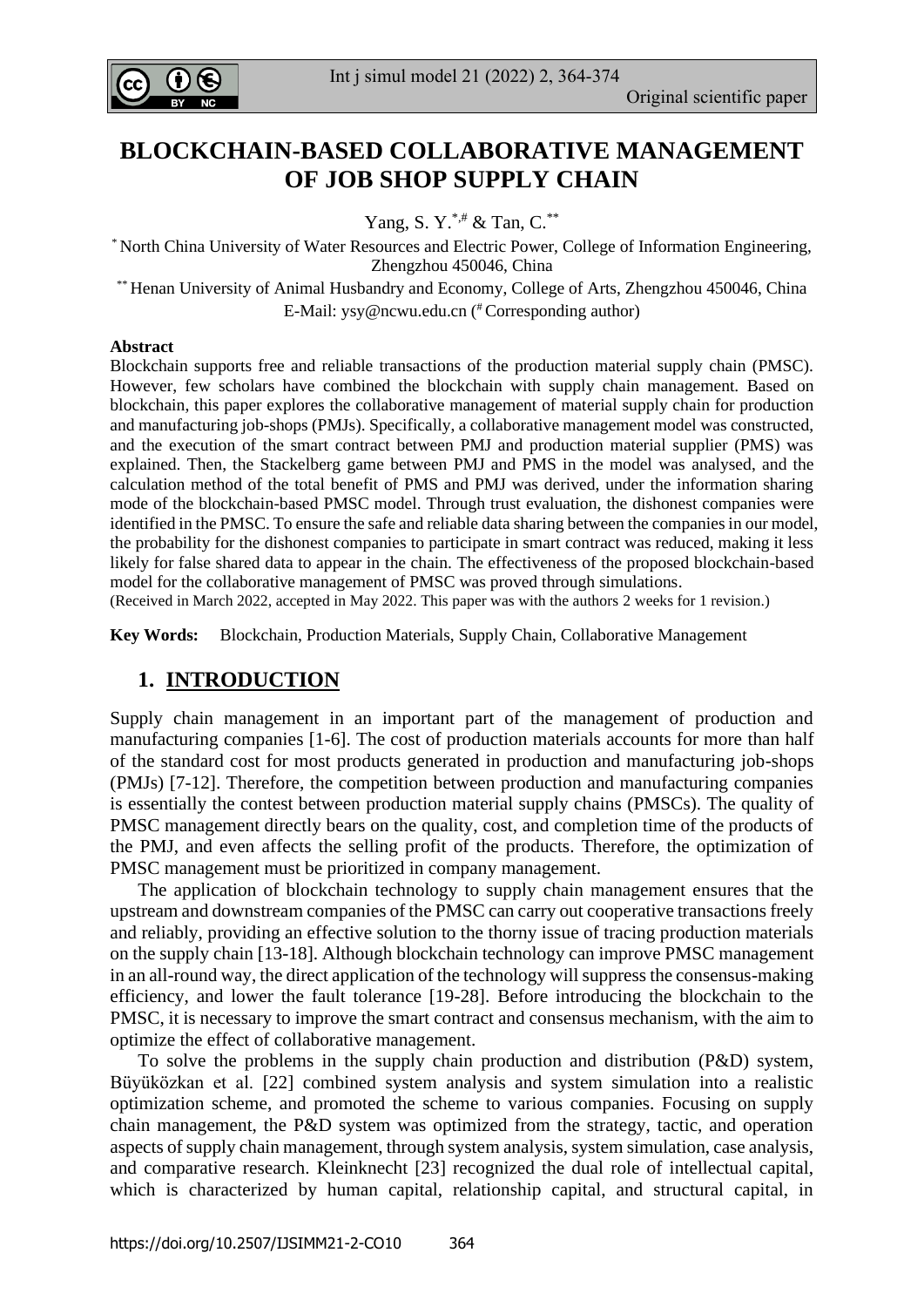improving the sustainable production of companies, and proposed to motivate sustainable production directly or indirectly through supply chain management driven by the blockchain. Gu et al. [24] put forward a new structure of the supply chain system, and illustrated the realworld production process with a labelled directed acyclic hypergraph. By labelling all the parts of multicomponent products, a timestamp was automatically added to protect the supply chain data.

The blockchain can formally supervise the entire supply chain without going from one place to another. Drawing on the Internet of Things (IoT), machine learning and blockchain technology, Kusi-Sarpong et al. [25] presented an evaluation system for the supply chain network production capacity, facilitating the acquisition of data in real time, and the automatic evaluation of company production capacity. The blockchain technology supports open and distributed data storage and sharing, and enables fair and automatic data transactions. In the light of the features of the blockchain system, Madhwal et al. [26] detailed the supply chain governance mechanism for agricultural products based on blockchain technology. Under the basic framework of blockchain, the functional framework was designed for the governance of agricultural supply chain. Furthermore, the trust mechanism and contract mechanism of the blockchain-based agricultural supply chain governance were analysed.

So far, blockchain management and performance have been fully analysed at home and abroad, providing theoretical support to the sharing of supply chain information. However, the existing studies on the blockchain mainly consider the application of the blockchain in finance, and rarely combine the blockchain with supply chain management. To fill the gap, this paper explores the collaborative management of material supply chain for PMJs based on blockchain. The main contents are as follows: Section 2 elaborates on the advantages of blockchain-based collaborative management mechanism of the PMSC, constructs a collaborative management model, and demonstrates the execution of the smart contract between PMJ and production material supplier (PMS). Section 3 analyses the Stackelberg game between PMJ and PMS in the model, explains the order of moves of the two parties, and derives the calculation method of the total benefit of PMS and PMJ, under the information sharing mode of the blockchainbased PMSC model. Section 4 identifies the dishonest companies in the blockchain-based PMSC model by trust evaluation, reduces the probability for the identified dishonest companies to participate in smart contract, making it less likely for false shared data to appear in the chain. In this way, the companies in the proposed blockchain-based PMSC model can share data safely and reliably.

## **2. BLOCKCHAIN-BASED COLLABORATIVE PMSC MANAGEMENT**

For PMSC companies, the key to establish mutual trust is to develop a flat, efficient, and selftrusting supply chain information sharing model. With advantages of self-trust and collective maintainability, blockchain technology can adapt well to the trust construction between PMSC companies, and effectively improve the cooperation efficiency between each company and PMJ.

PMSC is a group of multiple stakeholders. If the stakeholders want to share information related to their own interests, the sharing process must be highly secure. Based on asymmetric encryption and smart contract, the blockchain can technically ensure the authenticity and reliability of the shared information, while limiting the information sharing authority of each company.

PMSC involves cross-regional and inter-departmental businesses. Thus, the PMSC information sharing model must be able to integrate all shared information efficiently into high quality information. By virtue of peer-to-peer transmission, smart contract, and consensus algorithm, the blockchain can create a distributed communication architecture based on each company, and realize the efficient integration and sharing of information in the chain.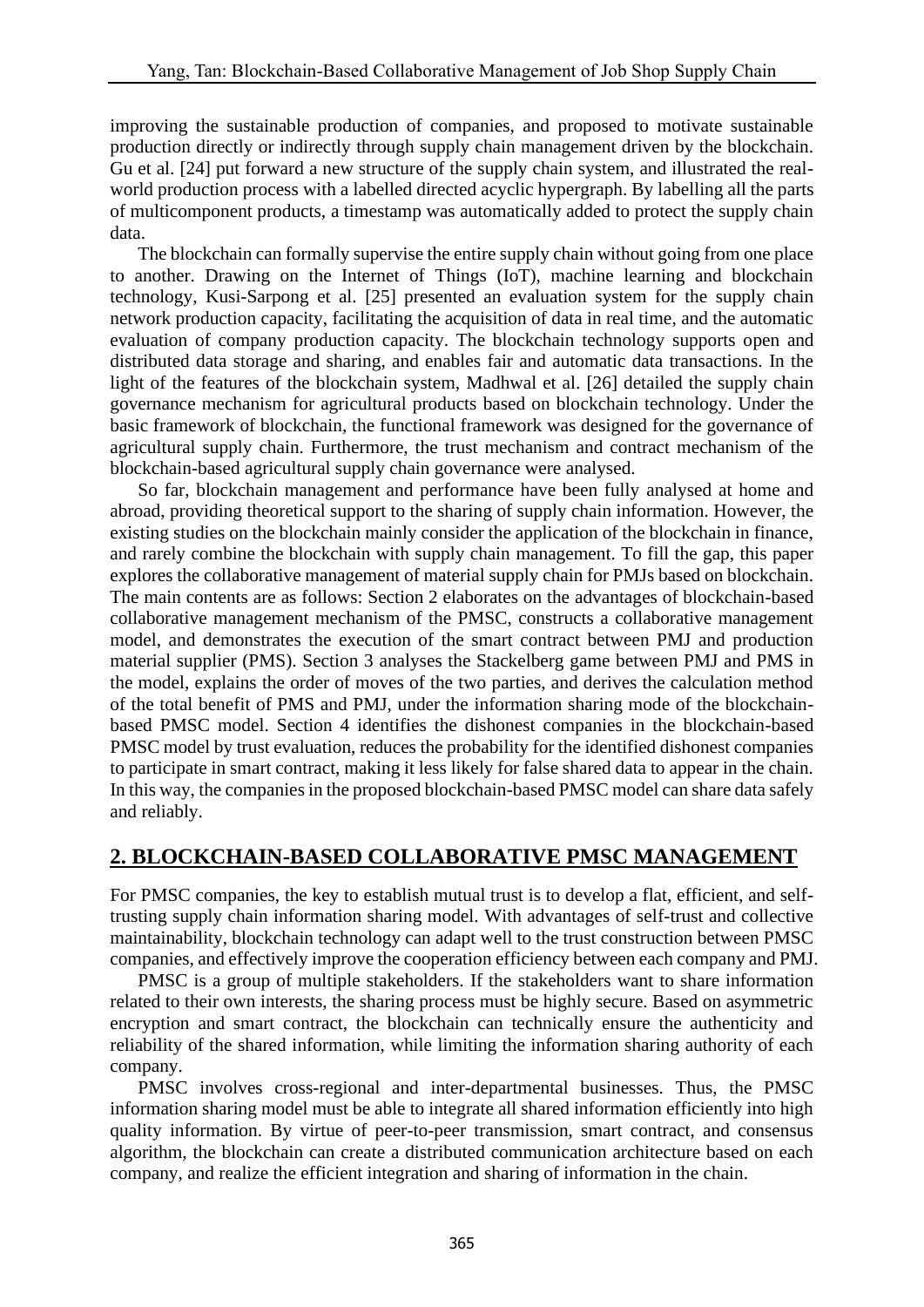In the PMSC, the companies both cooperate and compete with each other. The blockchain can provide an authentic, credible, timely, and complete environment for information sharing. In the environment, the shared information is effective and fully utilized, and the competition and benefit distribution mechanisms are reasonable and fair, making the PMSC more competitive.

In a blockchain-based PMJ production project, the PMSC companies responsible for supplying the project materials should provide the information of procurement, inventory, and distribution in a timely manner. The collected images and videos should be converted into digital signals for further analysis, using barcodes, sensors, radio frequency identification (RFID), and other technologies. In reality, the PMSC companies need to share private information related to their own interests, under the premise of mutual trust, to prevent their confidential information from being stolen by other companies. Concerning the establishment of mutual trust between PMSC companies, the PMJ production project can exchange digital information using the public and private keys of each company, in the context of the collaborative management of blockchain and supply chain. For the information safety of the PMSC, the data shared by the companies can be encrypted by asymmetric encryption algorithms, in order to ensure the safety and completeness of shared information.

The traditional PMSC management mode includes complex and diverse manual processing links. If these links cannot share information timely, it would be impossible to satisfy the demand for production materials, or complete the production project within the schedule. This paper adopts the smart contract technology of the blockchain to develop a more intelligent PMSC management process.







Figure 2: Execution process of smart contract.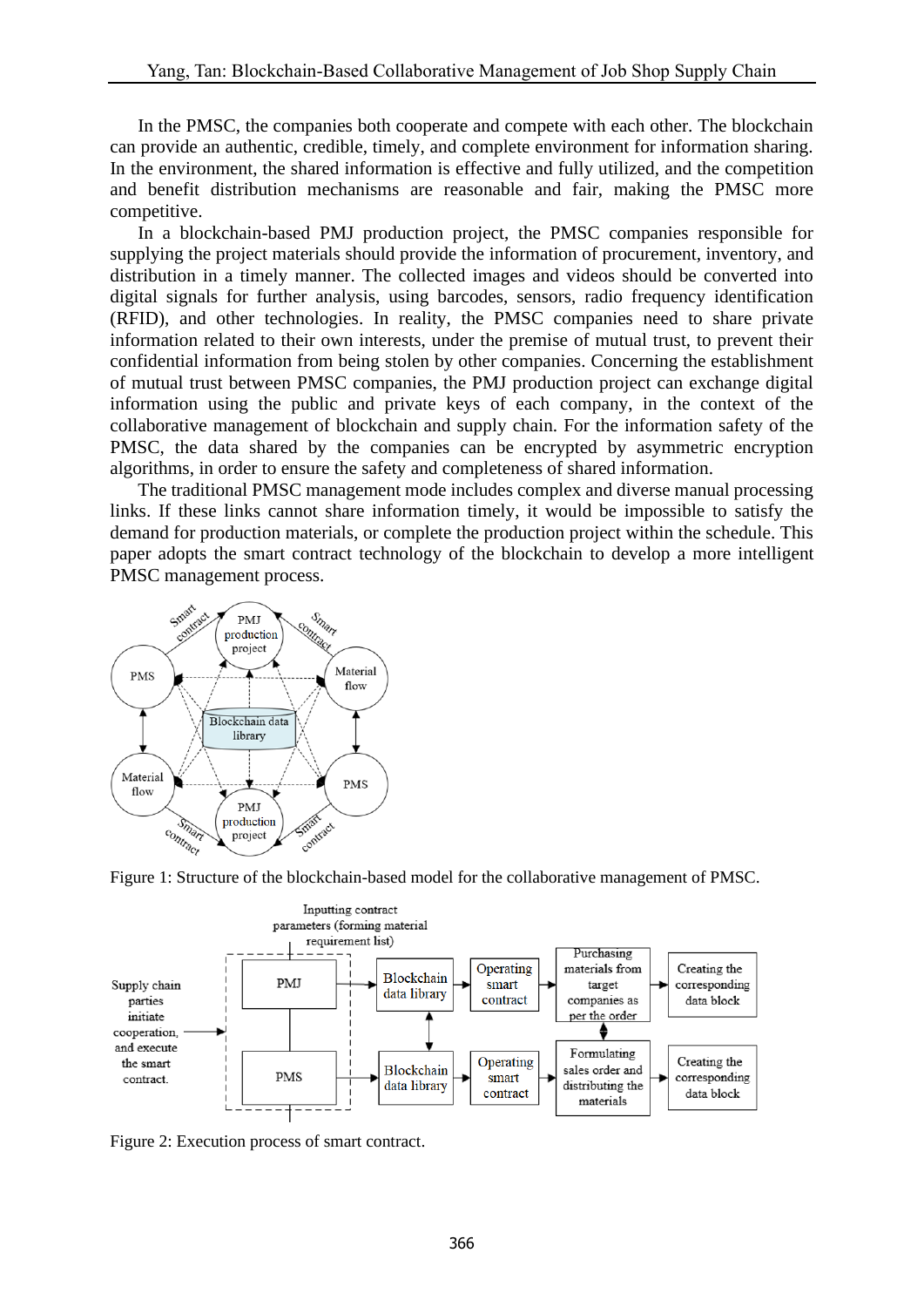Fig. 1 illustrates the structure of the blockchain-based model for the collaborative management of PMSC. The blockchain-based collaborative management of PMSC covers two phases: In the first phase, the PMS enters the blockchain, and configures the block smart contract. In the second phase, the contents of the smart contract are materialized, including pricing, and stock tacking.

The proposed PMSC model is a chain of the production links in a specific production project of PMJ, which are arranged in time order. Once a company generates a new smart contract, the contract contents of the previous block will be covered by the new block, i.e., each new block contains all the information of the previous block. As per its own needs, the PMS can expand the smart contract. For example, the PMS can set the condition for automatic integration of its material requirement information: the inventory of production materials falls short of the demand of the PMJ. The smart contract will be executed as soon as the contractual condition is satisfied. The execution process of smart contract is explained in Fig. 2.

## **3. GAME ANALYSIS**

The nodes in the PMSC model can be divided into PMJ and PMS. The two parties are engaged in a Stackelberg game. The PMJ, as the leader, predicts the material demand according to the order quantity and production process, and determines the purchase time, as well as the type and quantity of the materials to purchase. The PMS, as the follower, designs the price and material supply strategy based on the PMJ's material demand information, with the goal to maximize its own benefit. Upon receiving the purchase information from PMJ, the PMS will offer a price for each type of materials. When the production is confirmed, the PMS will optimize the material price to maximize the company's expected price utility. Meanwhile, the PMJ will optimize the material purchase strategy to maximize the benefit of the production project. Based on the above assumptions, the order of moves between PMJ and PMS in the game is described in Fig. 3.

As shown in Fig. 3, the PMJ and the PMS move in the following order during the game:

(1) The PMS appears in the initial phase of production material procurement.

(2) The PMJ predicts material demand according to order quantity, and production process, obtains the PMS discount factor through a survey, generates the PMS pricing function based on historical data, and then analyses the historical material prices offered by the PMS.

(3) The PMJ publicly announces the purchase quantity and dynamic purchase strategy for production materials.

(4) Upon receiving the PMJ's purchase information, the PMS calculates the expected price utility of the company, and decides whether to offer a price for material supply to the PMJ.

(5) The PMS offers a price or leaves.

(6) The Stackelberg game between the two parties ends.

The PMJ predicts material demand according to order quantity, and production process, and then purchases a quantity E of production materials form the PMS. Then, the PMS determines the price  $P_1$  per unit of materials, according to the quantity of purchased materials. The production cost of the PMS per unit of materials is denoted by *D*1; the selling price determined by the PMJ per unit of materials is denoted by *P*2; the extra inventory cost of the PMS per unit of materials is denoted by  $D_2$ ; the oscillation range of the purchase quantity is denoted by  $\alpha$ ; the benefits of PMS and PMJ are denoted by  $R_1$  and  $R_2$ , respectively; the total benefit is denoted by *R*<sub>3</sub>; two constant parameters are denoted by  $\psi_1$  and  $\psi_2$ . If the oscillation range of the purchase quantity is available, then  $\alpha$  is nonzero; otherwise,  $\alpha$  is zero. The relationship between the quantity of production materials and the selling price per unit of materials can be expressed as:

$$
E = \psi_1 - \psi_2 P_2 + \alpha \tag{1}
$$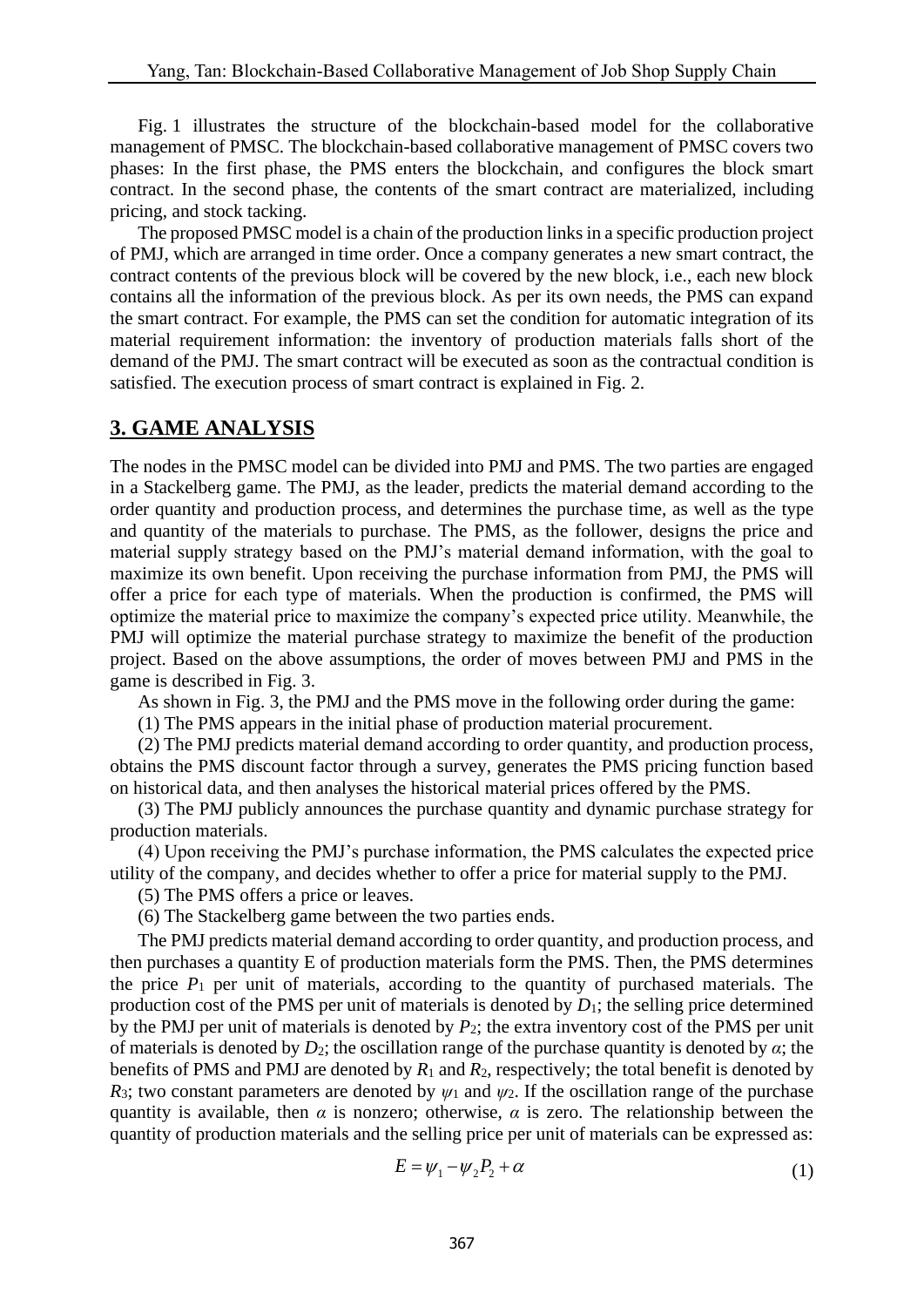

Figure 3: Order of moves in the game.

Under the information sharing mode of the blockchain-based PMSC model, all the information provided by PMJ and PMS are updated, and shared with other nodes. Thus, any node of the PMSC can acquire the latest, complete information shared by any other node at any time. In the ideal condition, the PMS does not need to manage the inventory. In the real world, however, it is necessary to consider a safety inventory that incurs no extra cost. In the latter case, the benefits of PMS and PMJ can be respectively calculated by:

$$
R_1 = (P_1 - D_1)E = (P_1 - D_1)(\psi_1 - \psi_2 P_2 + \alpha)
$$
\n(2)

$$
R_2 = (P_2 - P_1)E = (P_2 - P_1)(\psi_1 - \psi_2 P_2)
$$
\n(3)

Comparing the PMSC management modes before and after the introduction of blockchain technology, the PMSC nodes gain more benefits under the blockchain-based information sharing environment. In this case, the total benefits of PMS and PMJ can be calculated by:

*R*

$$
R_3 = \frac{3(\psi_1 + \alpha - \psi_2 D_1)^2}{16\psi_2} \tag{4}
$$

In the PMJ material supply chain composed of PMS and PMJ, the PMSC companies can obtain more benefits under the mode of sharing the information about operation, purchase, price, and supply than under the traditional supply chain management mode. Therefore, the collaborative management strategy between blockchain and supply chain is superior to the traditional management mode of supply chain, and effectively enhances the overall benefit of the supply chain.

#### **4. TRUST EVALUATION**

To ensure the safe and reliable data sharing between the companies in the blockchain-based PMSC model, this paper identifies the dishonest companies in the chain through trust evaluation. Then, the probability for the identified dishonest companies to participate in smart contract was reduced, making it less likely for false shared data to appear in the chain. The trust between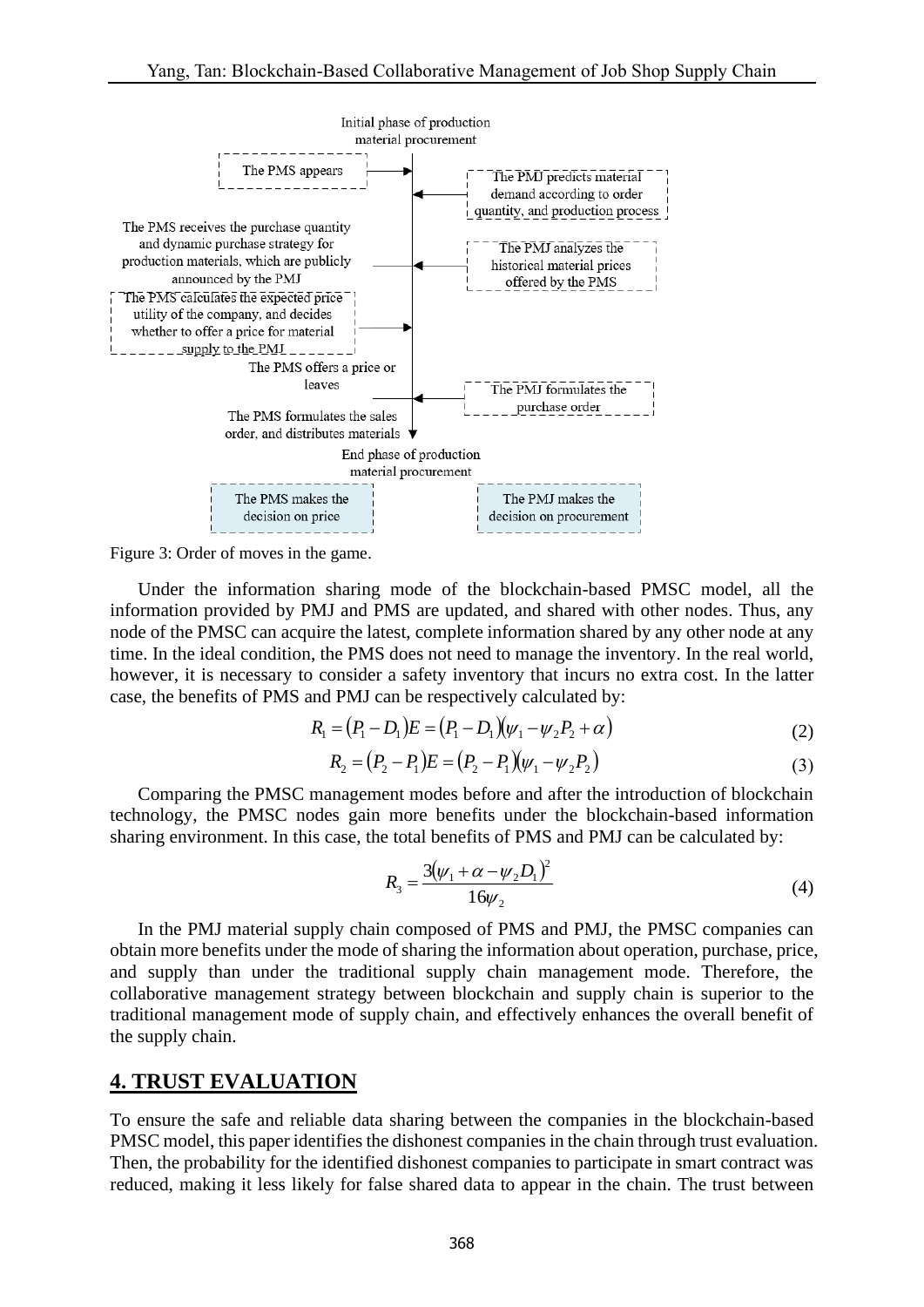PMS and PMJ was determined based on the number of satisfactory collaborations, and the number of unsatisfactory collaborations between the two parties. The trust of the blocks created by each company was measured by the number of true and false blocks created by that company. The trust of the check blocks of each company participating in PMSC block check was derived from the check numbers of true and false blocks of that company.

In the PMSC model, the improved EigenTrust algorithm is adopted to record the collaborations between PMS and PMJ. Once a collaboration is complete, the PMJ will evaluate the collaboration service provided by the PMS, and, on this basis, rate the trust of that party in collaboration. The mean of collaboration scores reflects the trust of that company in PMSC collaborations. Let  $O_i$  be the trust of company *i* in PMSC collaborations;  $d_{ij}$  be the trust between company *i* and the PMJ in the  $j^{\text{th}}$  collaboration; *N* be the total number of collaborations between company *i* and the PMJ. Then, we have:

$$
O_i = \frac{\sum_{j=1}^{N} d_{ij}}{N}
$$
 (5)

To enhance the probability of satisfactory collaboration between each company and the PMJ, the trust of the blocks created by a company that often creates false blocks should be reduced, making it less likely for that company to create blocks. The quality of blocks created by a company can be characterized by a pair of parameters  $(e_i, s_i)$ , where  $e_i$  and  $s_i$  are the number of true and false blocks created by company *i*, respectively. If the block submitted by company *i* to the PMSC is false, the *e<sup>i</sup>* value will be increased by 1; If the block submitted by company *i* to the PMSC is true, the  $s_i$  value will be increased by 1. Let  $\sigma^1_i$  be the tolerance of the PMJ to the false blocks created by company *i*. Then, the trust of the blocks created by company *i* can be calculated by:

$$
NO_i = \begin{cases} \frac{\sigma_i^1 + s_i - e_i}{s_i + e_i + 1}, e_i < s_i\\ 0, e_i \ge s_i \end{cases} \tag{6}
$$

 $\sigma$ <sup>1</sup> *i* can be calculated by:

$$
\sigma_i^1 = \begin{cases} 1, e_i = 0 \\ 0, e_i \ge 1 \end{cases}
$$
\n
$$
(7)
$$

Eq. (6) shows that, when  $e_i = s_i = 0$ ,  $NO_i$  equals 1. When  $e_i$  is greater than 1, and  $s_i$  remains constant, the *NO<sup>i</sup>* value decreases with the growing number of false blocks submitted by company *i*. After  $e_i$  surpasses  $s_i$ , the  $NO_i$  value will be zero. As long as  $e_i$  remains constant, the greater the  $s_i$ , the larger the  $NO_i$ . To maximize  $NO_i$ , a company must create as many true blocks as possible, while avoiding creating false blocks.

Similarly, more companies participating in block check should make true block checks, in order to enhance the probability of satisfactory collaboration between each company and the PMJ. If a company often makes false block checks, the probability for that company to participate in block check should be reduced. The number of false and true block checks by company *i* can be illustrated by a pair of parameters  $(q_i, d_i)$ . If company *i* makes a false block check, the  $q_i$  value will be increased by 1; if company *i* makes a true block check, the  $d_i$  value will be increased by 1. Let  $\sigma^2$  be the tolerance of the PMJ for the false block check made by company *i*. Then, the trust of the block checks by company *i* can be calculated by:

$$
UO_i = \begin{cases} \frac{\sigma_i^2 + d_i - q_i}{d_i + q_i + 1}, q_i < d_i \\ 0, q_i \ge d_i \end{cases} \tag{8}
$$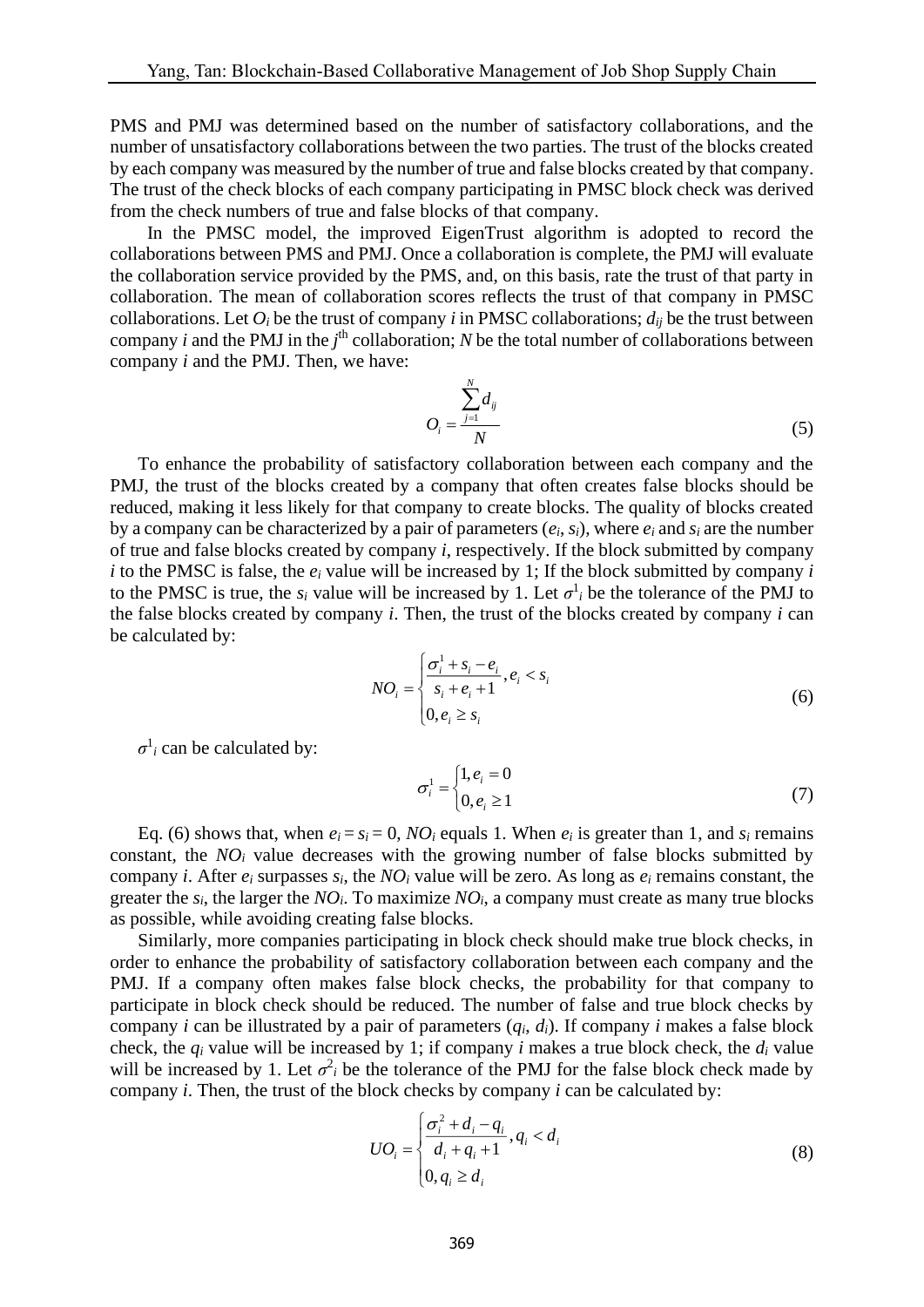$\sigma^2$ *i* can be calculated by:

$$
\sigma_i^2 = \begin{cases} 1, q_i = 0 \\ 0, q_i \ge 1 \end{cases}
$$
 (9)

when  $q_i = d_i = 0$ ,  $UO_i$  equals 1. When  $q_i$  is greater than 1, and  $d_i$  remains constant, the  $UO_i$  value decreases with the growing number of false block checks made by company *i*. After *q<sup>i</sup>* surpasses  $d_i$ , the  $UO_i$  value of company *i* will be zero. As long as  $q_i$  remains constant, the greater the  $d_i$ , the larger the  $UO_i$ . To maximize  $UO_i$ , a company must make as many true block checks as possible, while avoiding making false block checks.

To sum up, the global trust TR of company *i* in the PMSC model can be established based on the trust in collaboration, the trust of creating blocks, and the trust of block check:

$$
TR_i = O_i + NO_i + UO_i \tag{10}
$$

#### **5. SIMULATIONS AND RESULTS ANALYSIS**

Unlike traditional supply chain management, the blockchain-based collaborative management of the PMSC adopts the consensus mechanism, which assumes that all companies participating in material supply are consensus nodes. The assumption prevents the transmission of massive invalid shared information, and ensures the probability of satisfactory collaborations between each company and the PMJ. Firstly, the authors simulated the number of communications under traditional supply chain management and blockchain-based collaborative management of the PMSC. Fig. 4 shows the simulation results.



Figure 4: Number of communications under different management modes.

As shown in Fig. 4, when there were relatively few companies, the PMJ and PMS communicated not frequently in different production projects under different management modes. In each group, with the growing number of nodes, the two management modes differed more and more significantly in terms of the number of communications between PMJ and PMS.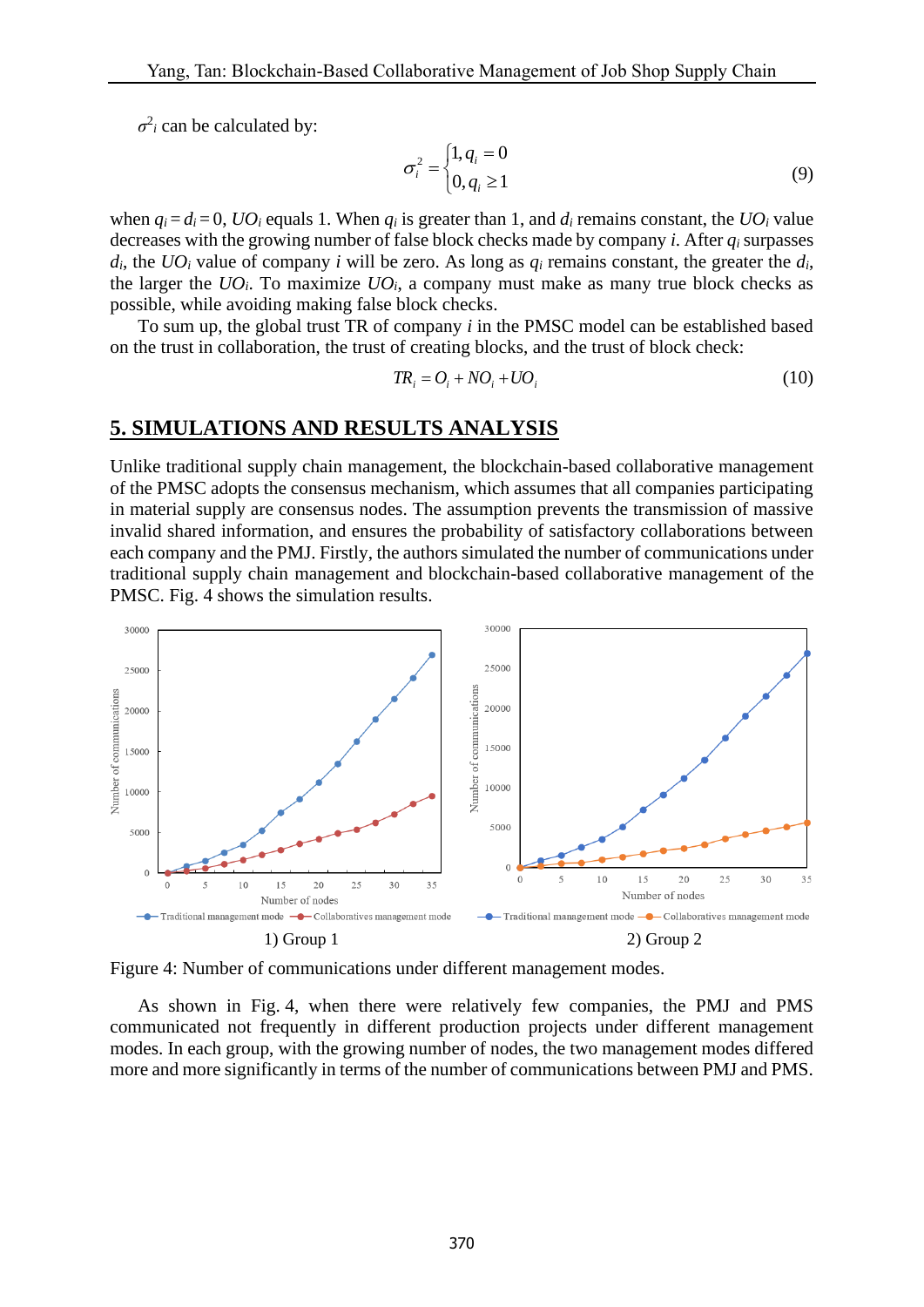| <b>Serial number of PMSs</b>                  |        | $\mathbf{2}$ | 3       |        | 5      |
|-----------------------------------------------|--------|--------------|---------|--------|--------|
| Interval between production links             | 3.25   | 3.68         | 3.07    | 2.63   | 2.84   |
| Number of production links                    | 5      | 2            | 4       | 3      |        |
| Distribution interval of production materials | 1.25   | 1.96         | 1.38    | 2.42   | 2.08   |
| Operation cost                                | 615.27 | 582.94       | 681.29  | 584.18 | 484.71 |
| Quantity of production materials              |        |              | 1352    |        |        |
| Operation cost per unit of time               |        |              | 4815.62 |        |        |
| <b>Serial number of PMSs</b>                  | 6      | 7            | 8       | 9      | 10     |
|                                               |        | 3.01         | 2.25    | 2.54   | 2.87   |
| Interval between production links             | 2.69   |              |         |        |        |
| Number of production links                    | 4      | 5            | 6       | 4      |        |
| Distribution interval of production materials | 2.16   | 2.54         | 2.38    | 2.85   | 2.65   |
| Operation cost                                | 696.28 | 684.25       | 589.84  | 596.21 | 674.38 |
| Quantity of production materials              |        |              | 1527    |        |        |

Table I: Simulation results under the traditional management mode.

Table II: Simulation results under the collaborative management mode.

| <b>Serial number of PMSs</b>                  |        | $\mathbf{2}$   | 3      |        | 5      |
|-----------------------------------------------|--------|----------------|--------|--------|--------|
| Interval between production links             | 2.95   | 2.71           | 2.28   | 2.06   | 2.84   |
| Number of production links                    | 5      | $\overline{2}$ | 4      | 3      |        |
| Distribution interval of production materials |        |                | 1.62   |        |        |
| Operation cost                                | 462.15 | 408.69         | 437.28 | 368.64 | 317.28 |
| Quantity of production materials              |        |                | 583    |        |        |
| Operation cost per unit of time               |        |                | 421.69 |        |        |
|                                               |        |                |        |        |        |
| <b>Serial number of PMSs</b>                  | 6      | 7              | 8      | 9      | 10     |
| Interval between production links             | 2.651  | 2.01           | 2.56   | 2.14   | 2.75   |
| Number of production links                    | 4      | 5              | 6      | 4      |        |
| Distribution interval of production materials |        |                | 1.24   |        |        |
| Operation cost                                | 471.52 | 411.35         | 422.57 | 389.67 | 328.55 |
| Quantity of production materials              |        |                | 498    |        |        |

During the intern at the Material Department of a production and manufacturing company, the demand for 10 kinds of production materials was collected, which are supplied by 10 different PMSs. Based on the collected demand data, the proposed model was simulated on LINGO 16.0 (cracked version). The operation cost of the supply chain, and the distribution interval of production materials were compared between different management mode. Tables I and II show the simulation results under the traditional and collaborative management modes, respectively. The comparison reveals the variation of supply chain operation cost between different management modes.

As shown in Tables I and II, the collaborative management mode of the PMSC significantly reduced the overall cost of the supply chain from the level of traditional supply chain management mode. Compared with the traditional mode, the PMSs delivered materials faster with a shorter interval under the collaborative mode. This means the collaborative management of the PMSC can coordinate the supply and demand decisions of production materials in view of the global situation of the supply chain, realize timely information sharing, and greatly reduce the docking time and number of communications between PMJ and PMS, thereby enhancing the collaborative benefits of the PMSC.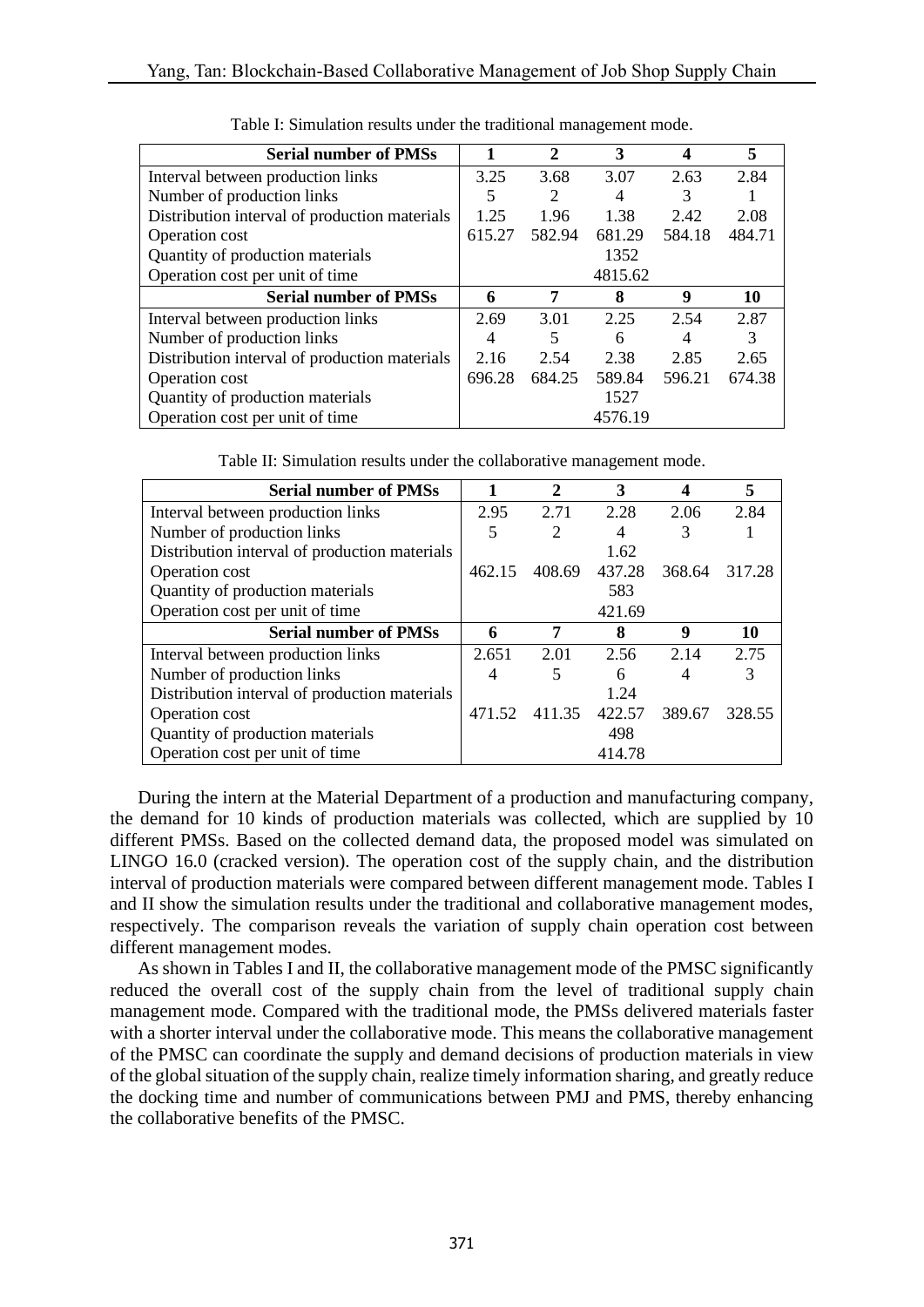



Fig. 5 compares the node trusts of different PMSs for the same material. It can be observed that our strategy of identifying dishonest companies on the chain by trust evaluation makes it more likely for the PMJ to collaborate with companies with a high node trust, and significantly elevates the probability of satisfactory probability between the two parties. Company 4, with a high node trust in every production project, boasts a strong competitiveness.

### **6. CONCLUSIONS**

This paper mainly investigates the collaborative management of PMJ material supply chain based on the blockchain. Firstly, a collaborative management model was constructed to display the execution process of smart contract between PMJ and PMS in the model. Then, the Stackelberg game between the two parties was analysed, and the calculation formula was derived for the total benefit of the two parties, based on the information sharing mode of the blockchain-based PMSC model. Through trust evaluation, the dishonest companies were identified in the PMSC. Then, the probability for the identified dishonest companies to participate in smart contract was reduced, such that the companies in the blockchain-based PMSC model can share data safely and reliably.

Next, the authors simulated the number of communications under traditional supply chain management and blockchain-based collaborative management of the PMSC. With the growing number of nodes, the two management modes differed more and more significantly in terms of the number of communications between PMJ and PMS. Furthermore, the operation cost of the supply chain, and the distribution interval of production materials were compared between different management mode, revealing the variation of supply chain operation cost between different management modes. Finally, the authors compared the node trusts of different PMSs for the same material. The results show that our strategy of identifying dishonest companies on the chain by trust evaluation makes it more likely for the PMJ to collaborate with companies with a high node trust.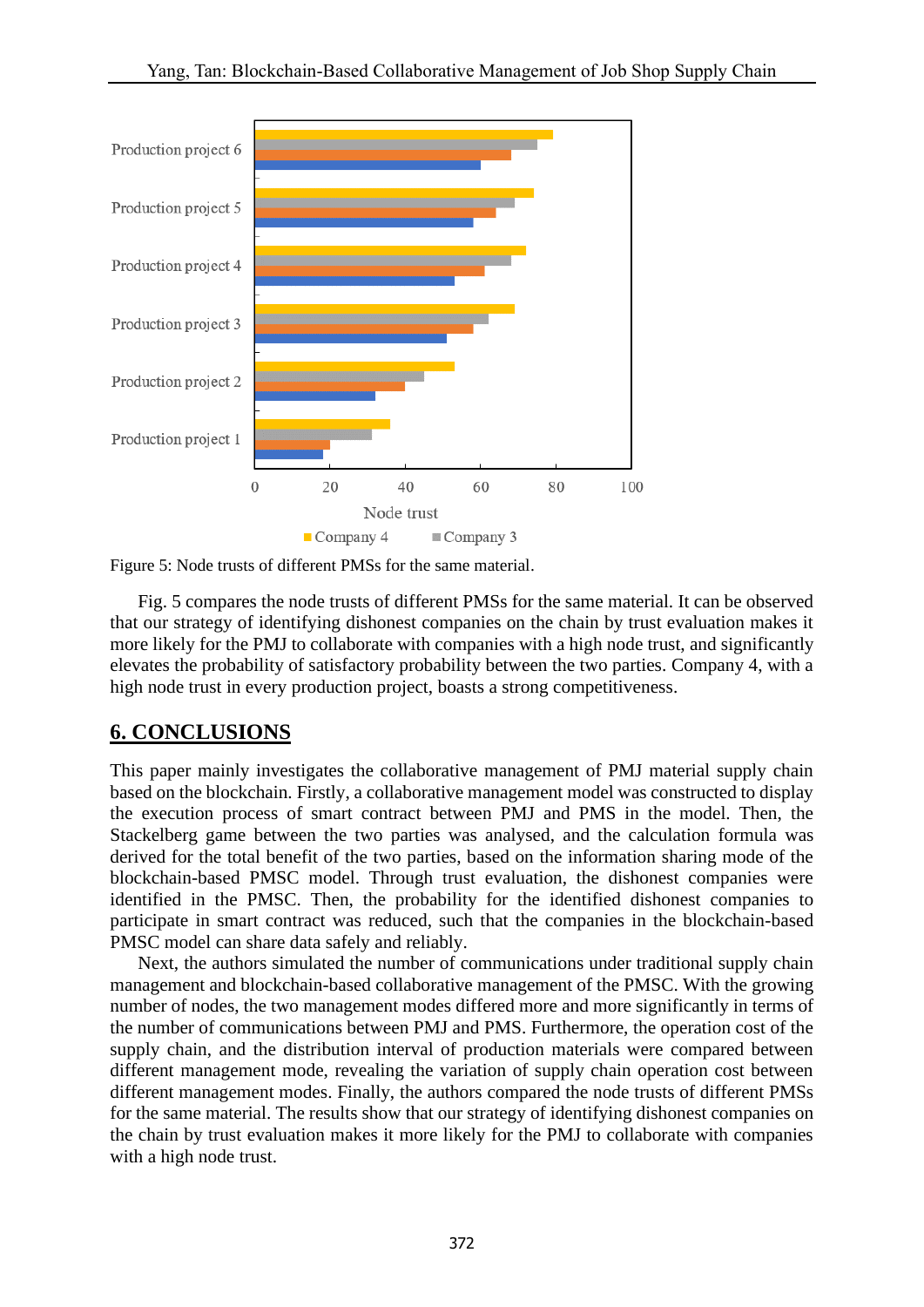#### **REFERENCES**

- [1] Wan, Y. M. (2021). Amos-based risk forecast of manufacturing supply chain, *International Journal of Simulation Modelling*, Vol. 20, No. 1, 181-191, doi[:10.2507/IJSIMM20-1-CO3](https://doi.org/10.2507/IJSIMM20-1-CO3)
- [2] Blass, V.; Corbett, C. J. (2018). Same supply chain, different models: integrating perspectives from life cycle assessment and supply chain management, *Journal of Industrial Ecology*, Vol. 22, No. 1, 18-30, doi[:10.1111/jiec.12550](https://doi.org/10.1111/jiec.12550)
- [3] Wang, L.; Wang, Y. (2022). Supply chain financial service management system based on block chain IoT data sharing and edge computing, *Alexandria Engineering Journal*, Vol. 61, No. 1, 147- 158, doi[:10.1016/j.aej.2021.04.079](https://doi.org/10.1016/j.aej.2021.04.079)
- [4] Freile, A. J.; Mula, J.; Campuzano-Bolarin, F. (2020). Integrating inventory and transport capacity planning in a food supply chain, *International Journal of Simulation Modelling*, Vol. 19, No. 3, 434-445, doi[:10.2507/IJSIMM19-3-523](https://doi.org/10.2507/IJSIMM19-3-523)
- [5] Hong, J.; Zhang, Y.; Ding, M. (2018). Sustainable supply chain management practices, supply chain dynamic capabilities, and enterprise performance, *Journal of Cleaner Production*, Vol. 172, 3508-3519, doi[:10.1016/j.jclepro.2017.06.093](https://doi.org/10.1016/j.jclepro.2017.06.093)
- [6] He, Y.; Li, D.; Wu, S. J.; Shi, C. (2018). Quality and operations management in food supply chains: a literature review, *Journal of Food Quality*, Vol. 2018, Paper 9871379, 2 pages, doi[:10.1155/2018/9871379](https://doi.org/10.1155/2018/9871379)
- [7] Dierkes, S.; Siepelmeyer, D. (2019). Production and cost theory-based material flow cost accounting, *Journal of Cleaner Production*, Vol. 235, 483-492, doi[:10.1016/j.jclepro.2019.06.212](https://doi.org/10.1016/j.jclepro.2019.06.212)
- [8] Dekamin, M.; Barmaki, M. (2019). Implementation of material flow cost accounting (MFCA) in soybean production, *Journal of Cleaner Production*, Vol. 210, 459-465, doi[:10.1016/](https://doi.org/10.1016/j.jclepro.2018.11.057) [j.jclepro.2018.11.057](https://doi.org/10.1016/j.jclepro.2018.11.057)
- [9] Nasution, H.; Budiman, I.; Salim, A. (2018). The cost analysis of material handling in Chinese traditional praying paper production plant, *IOP Conference Series: Materials Science and Engineering*, Vol. 309, Paper 012044, 5 pages, doi[:10.1088/1757-899X/309/1/012044](https://doi.org/10.1088/1757-899X/309/1/012044)
- [10] Okonkwo, P. C.; Barhoumi, E. M.; Mansir, I. B.; Emori, W.; Bhowmik, H. (2022). Effect of electrode material on the hydrogen production using a low-cost home-made alkaline electrolyzer, *Vacuum*, Vol. 198, Paper 110878, 5 pages, doi[:10.1016/j.vacuum.2022.110878](https://doi.org/10.1016/j.vacuum.2022.110878)
- [11] Mohadesi, M.; Gouran, A.; Dehnavi, A. D. (2021). Biodiesel production using low cost material as high effective catalyst in a microreactor, *Energy*, Vol. 219, Paper 119671, 9 pages, doi[:10.1016/j.energy.2020.119671](https://doi.org/10.1016/j.energy.2020.119671)
- [12] May, N.; Guenther, E. (2020). Shared benefit by material flow cost accounting in the food supply chain – the case of berry pomace as upcycled by-product of a black currant juice production, *Journal of Cleaner Production*, Vol. 245, Paper 118946, 17 pages, doi[:10.1016/](https://doi.org/10.1016/j.jclepro.2019.118946) [j.jclepro.2019.118946](https://doi.org/10.1016/j.jclepro.2019.118946)
- [13] Omar, I. A.; Debe, M.; Jayaraman, R.; Salah, K.; Omar, M.; Arshad, J. (2022). Blockchain-based supply chain traceability for COVID-19 personal protective equipment, *Computers & Industrial Engineering*, Vol. 167, Paper 107995, 11 pages, doi[:10.1016/j.cie.2022.107995](https://doi.org/10.1016/j.cie.2022.107995)
- [14] Yousefi, S.; Tosarkani, B. M. (2022). An analytical approach for evaluating the impact of blockchain technology on sustainable supply chain performance, *International Journal of Production Economics*, Vol. 246, Paper 108429, 22 pages, doi[:10.1016/j.ijpe.2022.108429](https://doi.org/10.1016/j.ijpe.2022.108429)
- [15] Gao, J.; Adjei-Arthur, B.; Sifah, E. B.; Xia, H.; Xia, Q. (2022). Supply chain equilibrium on a game theory-incentivized blockchain network, *Journal of Industrial Information Integration*, Vol. 26, Paper 100288, 15 pages, doi[:10.1016/j.jii.2021.100288](https://doi.org/10.1016/j.jii.2021.100288)
- [16] Abreu, A.; Afonso, A. P.; Freitas, J. (2021). Blockchain towards supply chain management, de Carvalho, J. V.; Rocha, Á.; Liberato, P.; Peña, A. (Eds.), *Advances in Tourism, Technology and Systems*, Springer, Singapore, 396-407, doi[:10.1007/978-981-33-4256-9\\_36](https://doi.org/10.1007/978-981-33-4256-9_36)
- [17] Musamih, A.; Salah, K.; Jayaraman, R.; Arshad, J.; Debe, M.; Al-Hammadi, Y.; Ellahham, S. (2021). A blockchain-based approach for drug traceability in healthcare supply chain, *IEEE Access*, Vol. 9, 9728-9743, doi[:10.1109/ACCESS.2021.3049920](https://doi.org/10.1109/ACCESS.2021.3049920)
- [18] Martínez, J.; Durán, J. M. (2021). Software supply chain attacks, a threat to global cybersecurity: SolarWinds' case study, *International Journal of Safety and Security Engineering*, Vol. 11, No. 5, 537-545, doi[:10.18280/ijsse.110505](https://doi.org/10.18280/ijsse.110505)